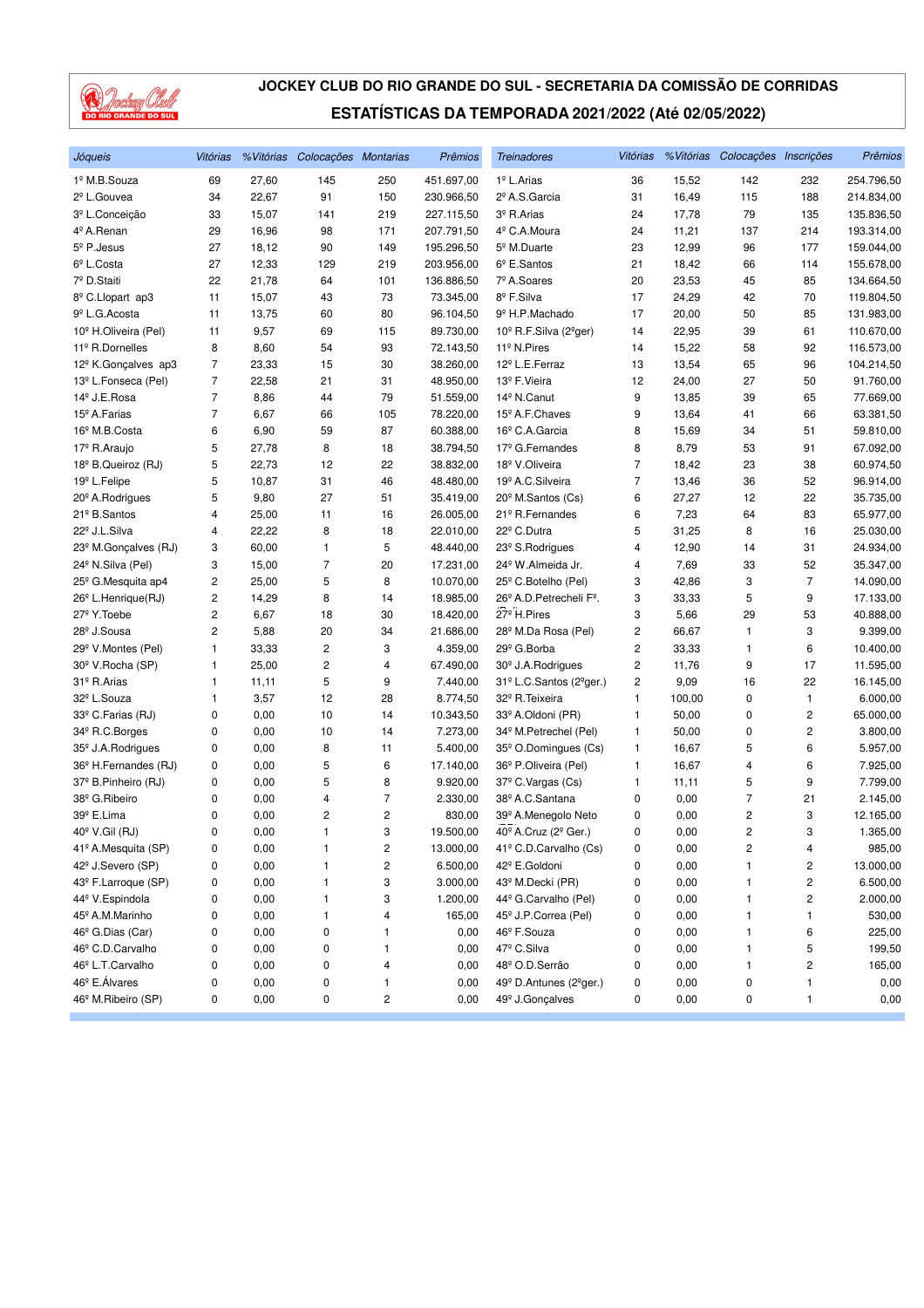

| Reprodutores                                         |                |                         |    | Corr. Ganh Vit. Coloc. | Prêmios    | Avós Maternos                                       |                |                         |                         | Corr. Ganh Vit. Coloc. | Prêmios    |
|------------------------------------------------------|----------------|-------------------------|----|------------------------|------------|-----------------------------------------------------|----------------|-------------------------|-------------------------|------------------------|------------|
| 1º Tiger Heart-(Scatmandu)                           | 23             | 13                      | 25 | 42                     | 143.415,50 | 1º Roi Normand-(Exclusive Native)                   | 29             | 15                      | 28                      | 98                     | 187.048,00 |
| 2 <sup>º</sup> Wired Bryan-USA(Stormy Atlantic)      | 27             | 12                      | 22 | 40                     | 131.525,00 | 2º Wild Event-(Wild Again)                          | 22             | 9                       | 19                      | 48                     | 137.190,00 |
| 3 <sup>º</sup> Oliver Zip-USA(City Zip)              | 16             | $\overline{7}$          | 18 | 50                     | 135.809,00 | 3º Magical Mile-(J.O.Tobin)                         | $\overline{7}$ | 5                       | 15                      | 10                     | 82.390,00  |
| 4 <sup>º</sup> Forestry-(Storm Cat)                  | 15             | 5                       | 15 | 36                     | 99.179,00  | 4 <sup>º</sup> Mensageiro Alado-(Ghadeer)           | 12             | 8                       | 12                      | 32                     | 74.666,50  |
| 5º Adriano-(A.P. Indy)                               | 13             | 7                       | 13 | 41                     | 89.912,50  | 5 <sup>°</sup> Put It Back-(Honour and Glory)       | 14             | 6                       | 10                      | 23                     | 55.873,50  |
| 6 <sup>°</sup> Midshipman-(Unbridled'S Song)         | 8              | 4                       | 13 | 18                     | 75.598,00  | 6º Blade Prospector-(Music Prospector)              | 10             | $\overline{7}$          | 8                       | 28                     | 61.747,00  |
| 7º Victory Is Ours-(Northern Afleet)                 | 14             | 8                       | 12 | 36                     | 100.740,00 | 7º Grand Slam-PR(Gone West)                         | 3              | $\overline{c}$          | 8                       | $\overline{7}$         | 40.437,00  |
| 8º Agnes Gold-(Sunday Silence)                       | 17             | 7                       | 12 | 39                     | 72.964,50  | 8º First American-(Quiet American)                  | 9              | 5                       | $\overline{7}$          | 30                     | 60.755,00  |
| 9 <sup>º</sup> Glória de Campeão-(Impression)        | 9              | 6                       | 11 | 30                     | 79.002,00  | 9 <sup>º</sup> Crimson Tide-(Sadler'S Wells)        | 10             | 4                       | 6                       | 26                     | 47.159,00  |
| 10 <sup>°</sup> Goldikovic-(Galileo)                 | 19             | 9                       | 10 | 49                     | 90.840,50  | 10 <sup>°</sup> Point Given-(Thunder Gulch)         | 9              | 5                       | 6                       | 23                     | 44.102,50  |
| 11º Billion Dollar-(Put It Back)                     | 16             | 9                       | 10 | 34                     | 72.882,50  | 11º Know Heights-(Shirley Heights)                  | 7              | 4                       | 6                       | 21                     | 36.621,50  |
| 12 <sup>°</sup> Unbridled Star-(Honour and Glory)    | 4              | 4                       | 10 | 15                     | 52.664,50  | 12º Our Emblem-(Mr. Prospector)                     | 4              | 2                       | 6                       | $\overline{7}$         | 36.580,00  |
| 13º Alcorano-(Public Purse)                          | 7              | 5                       | 9  | 17                     | 59.812,00  | 13º Watchmon-(Maria'S Mon)                          | 2              | $\overline{\mathbf{c}}$ | 6                       | 8                      | 34.740,00  |
| 14 <sup>º</sup> Koller-ARG(Orpen)                    | 11             | 5                       | 8  | 38                     | 76.033,00  | 14 <sup>º</sup> Tiger Heart-(Scatmandu)             | 6              | 3                       | 6                       | 13                     | 34.249,00  |
| 15 <sup>°</sup> Desejado Thunder-(Durban Thunder)    | 11             | 6                       | 8  | 24                     | 57.248,00  | 15 <sup>°</sup> Public Purse-(Private Account)      | 13             | 4                       | 5                       | 34                     | 52.300,50  |
| 16 <sup>°</sup> Tokay-(Wild Event)                   | 16             | 6                       | 7  | 37                     | 60.655,50  | 16 <sup>°</sup> Redattore-(Roi Normand)             | 8              | 3                       | 5                       | 36                     | 50.304,00  |
| 17 <sup>º</sup> Redattore-(Roi Normand)              | 9              | 5                       | 6  | 54                     | 66.349,00  | 17º Tiznow-(Cee'S Tizzy)                            | 2              | 2                       | 5                       | 5                      | 42.100,00  |
| 18 <sup>°</sup> First American-(Quiet American)      | 5              | 3                       | 6  | 14                     | 56.770,00  | 18º Choctaw Ridge-USA(Mr.Prospector)                | 8              | 5                       | 5                       | 18                     | 34.052,50  |
| 19 <sup>º</sup> Salto-(Pivotal)                      | 9              | 5                       | 6  | 29                     | 47.317,00  | 19 <sup>°</sup> Whywhywhy-(Mr.Greeley)              | 1              | 1                       | 5                       | 6                      | 32.424,00  |
| 20 <sup>°</sup> Drosselmeyer-USA(Distorted Humor)    | 9              | 6                       | 6  | 32                     | 42.369,00  | 20 <sup>°</sup> A.P. Indy-(Seattle Slew)            | 1              | 1                       | 5                       | 2                      | 32.150,00  |
| 21º Un Belini-(Put It Back)                          | 3              | 2                       | 6  | 12                     | 40.400,00  | 21º Spring Halo-(Southern Halo)                     | 10             | 3                       | 5                       | 23                     | 29.305,00  |
| 22º Courtier-(Pioneerof The Nile)                    | 13             | 4                       | 5  | 39                     | 49.981,50  | 22º Sulamani-(Hernando)                             | 3              | $\overline{c}$          | 4                       | 18                     | 31.799,00  |
| 23º Kodiak Kowboy-USA(Posse)                         | 7              | 3                       | 5  | 11                     | 28.600,00  | 23 <sup>°</sup> Ghadeer-(Lyphard)                   | 5              | 3                       | 4                       | 24                     | 31.626,50  |
| 24 <sup>°</sup> Holding Glory-(Public Purse)         | 5              | 3                       | 4  | 18                     | 48.714,00  | 24 <sup>°</sup> Inexplicable-(Miswaki)              | 7              | 2                       | 4                       | 14                     | 27.493,00  |
| 25 <sup>°</sup> Put It Back-(Honour and Glory)       | 11             | 3                       | 4  | 29                     | 39.603,00  | 25 <sup>°</sup> Northern Afleet-(Afleet)            | 7              | 3                       | 4                       | 12                     | 27.475,00  |
| 26 <sup>°</sup> Embaixador Inglês-SP(First American) | 5              | 3                       | 4  | 21                     | 35.731,50  | 26 <sup>°</sup> American Gipsy-(Septième Ciel)      | 4              | $\overline{\mathbf{c}}$ | 4                       | $\overline{7}$         | 22.870,00  |
| 27 <sup>°</sup> Hat Trick-(Sunday Silence)           | 5              | 3                       | 4  | 10                     | 26.075,00  | 27º Top Hat-(Royal Academy)                         | 1              | 1                       | 4                       | 10                     | 22.120,00  |
| 28 <sup>°</sup> Union Avenue-USA(Gone West)          | 7              | 3                       | 4  | 12                     | 24.546,50  | 28 <sup>°</sup> Burooj-(Danzig)                     | 5              | $\overline{\mathbf{c}}$ | 4                       | 14                     | 21.183,50  |
| 29 <sup>°</sup> Poker Face-(Wild Event)              | 4              | 3                       | 4  | 12                     | 22.220,00  | 29 <sup>°</sup> Cape Town-(Seeking The Gold)        | 3              | 2                       | 3                       | 9                      | 32.267,00  |
| 30 <sup>°</sup> Mr.Angra-(Romarin)                   | 1              | 1                       | 4  | 10                     | 22.120,00  | 30 <sup>°</sup> Vettori-(Machiavellian)             | 7              | 3                       | 3                       | 10                     | 32.218,00  |
| 31º Crocodilo Dandy-PR(Belong To Me)                 | 3              | $\overline{\mathbf{c}}$ | 4  | 8                      | 21.759,00  | 31º Spend A Buck-(Buckaroo)                         | 7              | $\overline{c}$          | 3                       | 23                     | 26.991,50  |
| 32 <sup>°</sup> Wild Event-(Wild Again)              | 7              | 3                       | 3  | 13                     | 59.570,00  | 32º Notation-(Well Decorated)                       | 5              | 1                       | 3                       | 6                      | 23.424,00  |
| 33º Catcher In The Sky-(Catcher In The Rye)          | 5              | 3                       | 3  | 26                     | 29.261,00  | 33º Nedawi-(Rainbow Quest)                          | 5              | 3                       | 3                       | 10                     | 23.420,00  |
| 34 <sup>°</sup> Que Fenômeno-(Northern Afleet)       | 6              | 2                       | 3  | 14                     | 25.890,00  | 34 <sup>°</sup> Mark Of Esteem-(Darshaan)           | 3              | 2                       | 3                       | 6                      | 20.948,00  |
| 35 <sup>°</sup> Phone Time-(Gilded Time (USA))       | 7              | 3                       | 3  | 20                     | 25.087,00  | 35 <sup>°</sup> Gilded Time (USA)-(Timeless Moment) | 5              | 2                       | 3                       | 9                      | 19.984,50  |
| 36 <sup>°</sup> Public Purse-(Private Account)       | 5              | 2                       | 3  | 18                     | 24.903,00  | 36 <sup>°</sup> Lil'S Lad-(Pine Bluff)              | 1              | $\mathbf{1}$            | 3                       | 12                     | 19.768,00  |
| 37º É do Sul-(Irish Fighter)                         | 2              | 1                       | 3  | 6                      | 24.259,00  | 37º Shudanz-(Danzig Connection)                     | 3              | 2                       | 3                       | 8                      | 19.285,00  |
| 38 <sup>°</sup> Quick Road-(Jules)                   | 2              | 1                       | 3  | 19                     | 24.009,00  | 38 <sup>°</sup> Minstrel Glory-(The Minstrel)       | 4              | 2                       | 3                       | 6                      | 17.605,00  |
| 39 <sup>°</sup> Catch A Flight-(Giant'S Causeway)    | 5              | $\overline{\mathbf{c}}$ | 3  | $\overline{7}$         | 20.335,00  | 39º Candy Stripes-(Blushing Groom)                  | 4              | 2                       | 3                       | 5                      | 16.850,00  |
| 40 <sup>°</sup> Acteon Man-(Be My Chief)             | 2              | 1                       | 3  | 4                      | 18.300,00  | 40 <sup>°</sup> Romarin-(Itajara)                   | 3              | 2                       | 3                       | $\overline{4}$         | 15.609,00  |
| 41º Pioneering-(Mr.Prospector)                       | 6              | 2                       | 3  | 15                     | 18.175,00  | 41º Odysseus-(Sail Through)                         | 1              | 1                       | 3                       | 4                      | 15.150,00  |
| 42 <sup>°</sup> Nedawi-(Rainbow Quest)               | 4              | 3                       | 3  | 11                     | 16.740,00  | 42 <sup>°</sup> Woodman-(Mr.Prospector)             | 1              | 1                       | 3                       | 6                      | 13.705,00  |
| 43º Taludo-(Music Prospector)                        | 4              | 2                       | 3  | 4                      | 13.110,00  | 43º Elusive Quality-(Gone West)                     | 5              | $\overline{\mathbf{c}}$ | $\overline{\mathbf{c}}$ | 7                      | 37.510,00  |
| 44º Mike Toor-(Dodge)                                | 2              | 1                       | 3  | 2                      | 11.475,00  | 44º Salute The Sarge-(Forest Wildcat)               | 2              | 1                       | $\overline{\mathbf{c}}$ | 13                     | 29.528,00  |
| 45 <sup>°</sup> Out Of Control-(Vettori)             | 8              | 2                       | 2  | 34                     | 32.136,50  | 45 <sup>°</sup> Roman Ruler-(Fusaichi Pegasus)      | 1              | 1                       | 2                       | 1                      | 27.200,00  |
| 46 <sup>°</sup> Jeune-Turc-(Know Heights)            | 4              | 2                       | 2  | 20                     | 24.882,00  | 46 <sup>°</sup> Clackson-(I Say)                    | 5              | 2                       | $\boldsymbol{2}$        | 22                     | 24.320,00  |
| 47º West By East-(Blade Prospector)                  | 4              | 2                       | 2  | 12                     | 19.486,00  | 47º Pioneering-(Mr.Prospector)                      | 4              | $\mathbf{1}$            | 2                       | 18                     | 22.862,00  |
| 48º La Fúria Negra-PR(Mensageiro Alado)              | 4              | 2                       | 2  | 15                     | 19.254,50  | 48 <sup>°</sup> Fast Fingers-(Mt.Livermore)         | 4              | $\overline{\mathbf{c}}$ | $\overline{c}$          | 17                     | 22.614,50  |
| 49 <sup>°</sup> Sanduka-(Wild Event)                 | 1              | 1                       | 2  | 10                     | 14.620,00  | 49º Puerto-Madero-(Fast Gold)                       | 3              | 2                       | $\overline{\mathbf{c}}$ | 15                     | 21.225,00  |
| 50 <sup>°</sup> Eyeofthetiger-(Tempranero)           | $\overline{c}$ | 1                       | 2  | 8                      | 12.687,50  | 50° Dodge-(Mr.Prospector)                           | 11             | 2                       | $\sqrt{2}$              | 28                     | 20.998,00  |
|                                                      |                |                         |    |                        |            |                                                     |                |                         |                         |                        |            |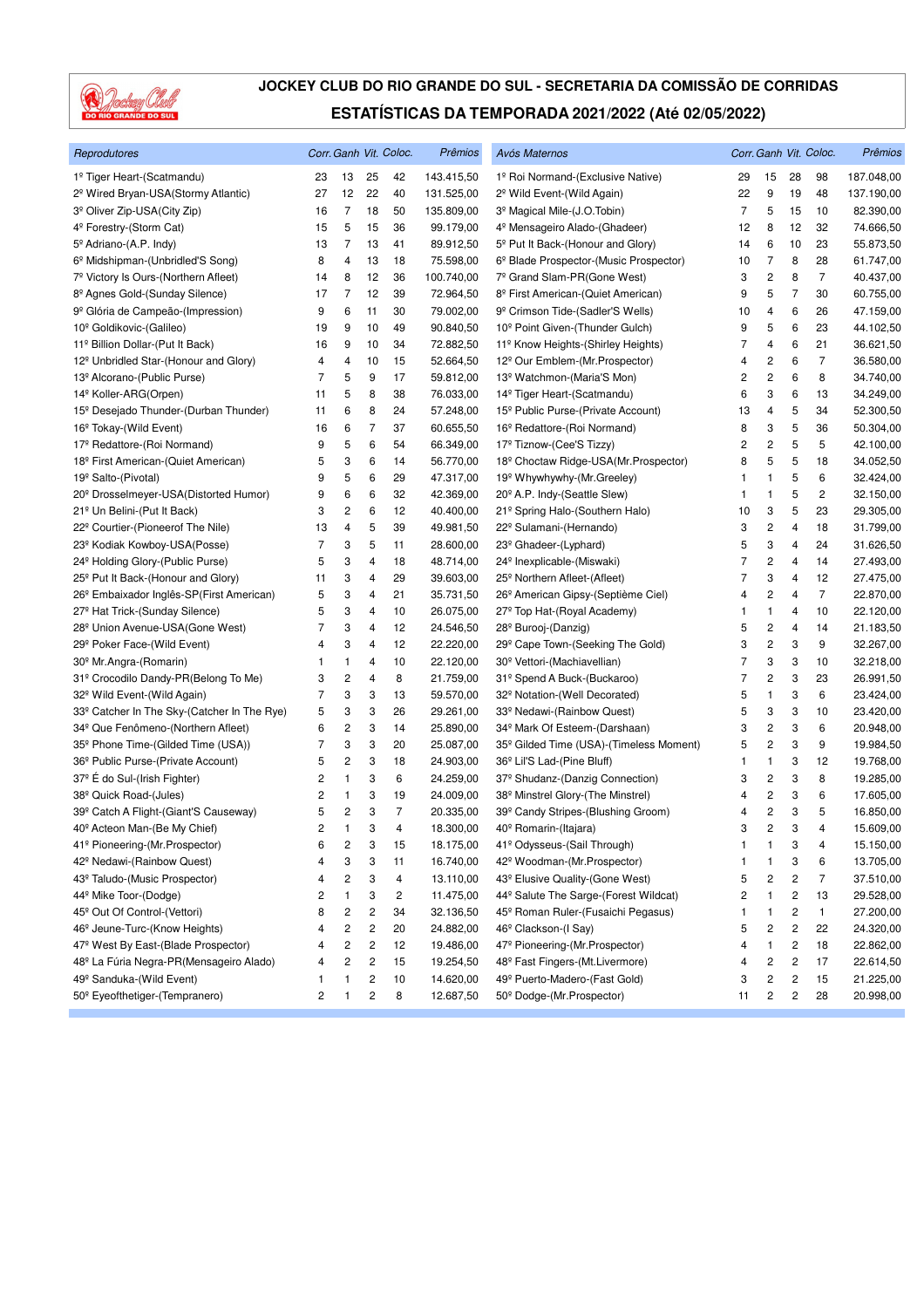

| Proprietários                                |                |                |                | Corr. Ganh Vit. Coloc. | Prêmios    | Criadores                                    |    |                         |                | Corr. Ganh Vit. Coloc. | Prêmios    |
|----------------------------------------------|----------------|----------------|----------------|------------------------|------------|----------------------------------------------|----|-------------------------|----------------|------------------------|------------|
| 1º Global Oil Distribuidora de Petróleo Ltda | 25             | 13             | 28             | 99                     | 172.214,00 | 1º Haras Figueira do Lago                    | 10 | 8                       | 15             | 63                     | 110.688,00 |
| 2º Alberto J. Tiellet Miorim                 | 25             | 13             | 23             | 81                     | 178.278,50 | 2 <sup>º</sup> Haras Celcape                 | 8  | 4                       | 15             | 28                     | 109.765,50 |
| 3 <sup>º</sup> Stud Sion                     | 27             | $\overline{7}$ | 18             | 46                     | 118.771,00 | 3 <sup>º</sup> Haras J.G.                    | 17 | 8                       | 15             | 42                     | 92.162,50  |
| 4 <sup>º</sup> Stud Boate Azul               | 11             | 3              | 12             | 33                     | 87.444,00  | 4º Haras Santa Maria de Araras               | 30 | 11                      | 14             | 60                     | 147.000,00 |
| 5 <sup>º</sup> Mauricio Roriz dos Santos     | 9              | 6              | 10             | 16                     | 70.434,50  | 5 <sup>º</sup> Haras Springfield             | 9  | 5                       | 14             | 20                     | 81.724,00  |
| 6º Ramiro Curi de Lemos                      | 5              | 3              | 8              | 8                      | 51.745,00  | 6 <sup>º</sup> Haras Capela de Santana       | 20 | 9                       | 13             | 39                     | 101.415,50 |
| 7 <sup>º</sup> Haras Uberlândia              | 7              | 4              | 8              | 26                     | 51.591,00  | 7º Haras Alves Teixeira                      | 17 | 10                      | 12             | 48                     | 92.720,50  |
| 8 <sup>º</sup> Coudelaria San Paolo          | $\overline{7}$ | 4              | 8              | 18                     | 46.533,50  | 8º Haras Vale Verde                          | 12 | $\overline{7}$          | 10             | 28                     | 86.100,00  |
| 9 <sup>°</sup> Stud Slick                    | 11             | 7              | 8              | 20                     | 44.769,00  | 9 <sup>º</sup> Haras Uberlândia              | 11 | 6                       | 10             | 46                     | 77.116,00  |
| 10 <sup>°</sup> Haras Maluga                 | 7              | 4              | 7              | 22                     | 59.984,50  | 10 <sup>°</sup> Haras Dilema                 | 3  | 1                       | 9              | 13                     | 49.522,50  |
| 11º Stud Lobão de Pelotas                    | $\overline{7}$ | 4              | 7              | 26                     | 50.460,00  | 11 <sup>º</sup> Haras Maluga                 | 9  | 4                       | $\overline{7}$ | 22                     | 60.375,00  |
| 12 <sup>°</sup> Stud Vicente Garbin Obino    | 5              | 4              | $\overline{7}$ | $\overline{7}$         | 48.875,00  | 12 <sup>º</sup> Haras Cima                   | 5  | 1                       | $\overline{7}$ | 14                     | 50.815,50  |
| 13 <sup>º</sup> Haras das Araucárias         | 4              | 3              | 6              | 11                     | 35.690,00  | 13 <sup>º</sup> Haras Anderson               | 10 | 6                       | 7              | 25                     | 45.316,50  |
| 14 <sup>º</sup> Haras Rio Iguassu            | $\overline{7}$ | 4              | 5              | 11                     | 90.475,00  | 14 <sup>º</sup> Haras Santarém               | 8  | 4                       | 7              | 12                     | 39.965,00  |
| 15 <sup>°</sup> Stud Casablanca              | 13             | 5              | 5              | 23                     | 43.522,50  | 15 <sup>°</sup> Haras Di Cellius             | 10 | 5                       | 6              | 39                     | 50.398,50  |
| 16 <sup>°</sup> Luiz Henrique F. dos Santos  | 7              | 4              | 5              | 17                     | 38.719,00  | 16 <sup>°</sup> Haras Nijú                   | 11 | 6                       | 6              | 29                     | 49.939,00  |
| 17º José Paulo Scorsatto Elias               | 14             | 3              | 5              | 12                     | 25.279,50  | 17º Haras Ponta Porã                         | 12 | 4                       | 6              | 24                     | 43.895,00  |
| 18 <sup>°</sup> Stud Alegretense             | 1              | 1              | 5              | $\overline{4}$         | 23.085,00  | 18 <sup>°</sup> Haras Ereporã                | 7  | 3                       | 6              | 11                     | 32.035,50  |
| 19 <sup>°</sup> Stud Duplo Ouro              | 10             | 4              | 4              | 21                     | 73.952,00  | 19 <sup>º</sup> Haras Rio Iguassu            | 9  | 4                       | 5              | 19                     | 99.635,00  |
| 20 <sup>°</sup> Ricardo Corrêa               | 4              | 2              | 4              | 23                     | 52.430,50  | 20 <sup>°</sup> Paulo Neri de Lima Bergamo   | 3  | 2                       | 5              | 6                      | 42.700,00  |
| 21º Stud Red Bier                            | 3              | 3              | 4              | $\overline{7}$         | 31.230,00  | 21º Ulisses Lignon Carneiro                  | 9  | 3                       | 5              | 16                     | 33.002,00  |
| 22º Agamenon Machado de Assis Berni          | 5              | 3              | 4              | 14                     | 31.090,00  | 22 <sup>°</sup> Stud Ferragus                | 7  | 2                       | 5              | 16                     | 30.604,00  |
| 23 <sup>°</sup> Gil Boczianowski Irala       | 4              | 2              | 4              | 10                     | 25.463,00  | 23º Haras Paraiso da Lagoa                   | 6  | 3                       | 4              | 25                     | 37.381,50  |
| 24 <sup>°</sup> Franklin José Chaves         | 6              | 3              | 4              | 13                     | 21.185,00  | 24 <sup>°</sup> Haras Old Friends Ltda       | 4  | 3                       | 4              | 24                     | 34.865,00  |
| 25 <sup>°</sup> Guilherme Vargas Dias        | 5              | 3              | 3              | 49                     | 40.757,00  | 25 <sup>°</sup> Haras Cruz de Pedra          | 4  | 2                       | 4              | 16                     | 31.589,00  |
| 26 <sup>°</sup> Coudelaria F.B.L.            | 2              | 1              | 3              | 3                      | 24.755,00  | 26 <sup>°</sup> Homero Tarragô Filho         | 7  | 3                       | $\overline{4}$ | 20                     | 30.209,50  |
| 27 <sup>°</sup> Stud Globo                   | 2              | 2              | 3              | 6                      | 23.755,00  | 27 <sup>°</sup> Stud Itaara                  | 3  | 2                       | 4              | 6                      | 22.310,00  |
| 28º Ana Claudia Espindola Carvalhal          | 1              | 1              | 3              | 5                      | 23.199,00  | 28 <sup>°</sup> Haras Corunilha              | 2  | $\overline{\mathbf{c}}$ | 4              | 6                      | 22.270,00  |
| 29º Stud Vô Chico / Haras Troiano Fialho     | 3              | 2              | 3              | 9                      | 22.431,00  | 29º Haras Torrão de Ouro                     | 1  | 1                       | 4              | 10                     | 22.120,00  |
| 30 <sup>°</sup> Stud Brother and Sister      | 2              | 1              | 3              | 15                     | 22.109,00  | 30 <sup>°</sup> Haras Nova Vitória           | 3  | $\overline{\mathbf{c}}$ | 4              | 8                      | 21.759,00  |
| 31º Eládio Mavignier Benevides               | 3              | 3              | 3              | 5                      | 21.055,00  | 31º Haras Doce Vale                          | 5  | 3                       | 4              | 11                     | 20.955,00  |
| 32º Diogo de Oliveira Machado                | 4              | 2              | 3              | 14                     | 20.560,00  | 32º Haras Regina                             | 4  | 3                       | 3              | 10                     | 30.730,00  |
| 33 <sup>°</sup> Stud Kid                     | 1              | 1              | 3              | 12                     | 19.768,00  | 33º Haras Santa Rita da Serra                | 8  | 3                       | 3              | 32                     | 29.104,50  |
| 34 <sup>°</sup> Stud Hulk                    | 4              | 2              | 3              | 9                      | 19.690,00  | 34 <sup>°</sup> Haras Estrela Energia        | 2  | 1                       | 3              | 18                     | 23.745,00  |
| 35 <sup>°</sup> Amilcar Pereira de Pereira   | 3              | 3              | 3              | 12                     | 19.454,50  | 35 <sup>°</sup> Coudelaria Monte Parnaso     | 3  | 1                       | 3              | 6                      | 23.389,00  |
| 36 <sup>°</sup> Stud Red Friends             | 3              | 3              | 3              | 11                     | 18.776,00  | 36 <sup>°</sup> Stud Embalagem               | 4  | $\overline{\mathbf{c}}$ | 3              | 9                      | 21.567,00  |
| 37º Roberto V. de Aguiar da Costa            | 3              | 2              | 3              | 5                      | 18.210,00  | 37º Haras LLC                                | 3  | 2                       | 3              | 8                      | 21.015,00  |
| 38º Coudelaria Internacional                 | 3              | 3              | 3              | $\overline{7}$         | 16.572,00  | 38 <sup>°</sup> Haras Gherar                 | 4  | 2                       | 3              | 15                     | 20.057,50  |
| 39º Luciano Santos Fortes                    | 5              | 2              | 3              | 5                      | 14.125,00  | 39 <sup>º</sup> Haras Santa Ignês de Spanier | 4  | $\mathbf 2$             | 3              | 11                     | 18.395,00  |
| 40 <sup>°</sup> Stud Mo Bay                  | 1              | 1              | 3              | 0                      | 13.600.00  | 40 <sup>°</sup> Haras Bagé Horse             | 4  | $\mathbf{1}$            | 3              | 4                      | 11.939,50  |
| 41º Haras dos Girassóis                      | 3              | 2              | 3              | $\mathbf{1}$           | 11.325,00  | 41º Haras Cerro Formoso                      | 1  | 1                       | 2              | $\mathbf{1}$           | 27.200,00  |
| 42 <sup>°</sup> Aristeu F. Rodrigues         | 5              | 2              | 2              | 25                     | 26.556,00  | 42º Stud Don Juan                            | 3  | 2                       | 2              | 19                     | 25.515,50  |
| 43º Haras J.G.                               | 4              | 2              | 2              | 18                     | 23.413,50  | 43º Stud Eternamente Rio                     | 8  | 2                       | 2              | 21                     | 23.680,00  |
| 44º Telmo Nunes Estrella                     | 3              | 2              | 2              | 13                     | 19.970,00  | 44º Stud Borba Martins                       | 2  | 1                       | 2              | 11                     | 19.412,00  |
| 45 <sup>°</sup> Stud F. F. F. J.             | 2              | 1              | 2              | 17                     | 19.357,00  | 45 <sup>°</sup> Stud La Moneda               | 3  | 2                       | 2              | 13                     | 18.086,00  |
| 46 <sup>°</sup> Marco Antonio Dexheimer      | 1              | 1              | 2              | 10                     | 18.812,00  | 46 <sup>°</sup> Haras Cambay                 | 8  | 2                       | 2              | 15                     | 17.912,50  |
| 47º Stud La Moneda                           | 3              | $\overline{c}$ | 2              | 13                     | 18.086,00  | 47º TBS International Stud                   | 3  | 1                       | 2              | 15                     | 17.656,50  |
| 48 <sup>º</sup> Stud Pereirão                | 1              | 1              | 2              | 12                     | 16.528,00  | 48º Haras Fronteira P.A.P.                   | 5  | 2                       | 2              | 15                     | 15.865,00  |
| 49 <sup>°</sup> Stud Giulia Melchior Arias   | 4              | 2              | 2              | 19                     | 16.315,00  | 49 <sup>º</sup> Haras Palmerini              | 3  | 2                       | 2              | 5                      | 15.775,00  |
| 50 <sup>°</sup> Stud A M L                   | 2              | 1              | 2              | 0                      | 15.500,00  | 50º Haras Félix de Carvalho                  | 1  | 1                       | 2              | 10                     | 14.620,00  |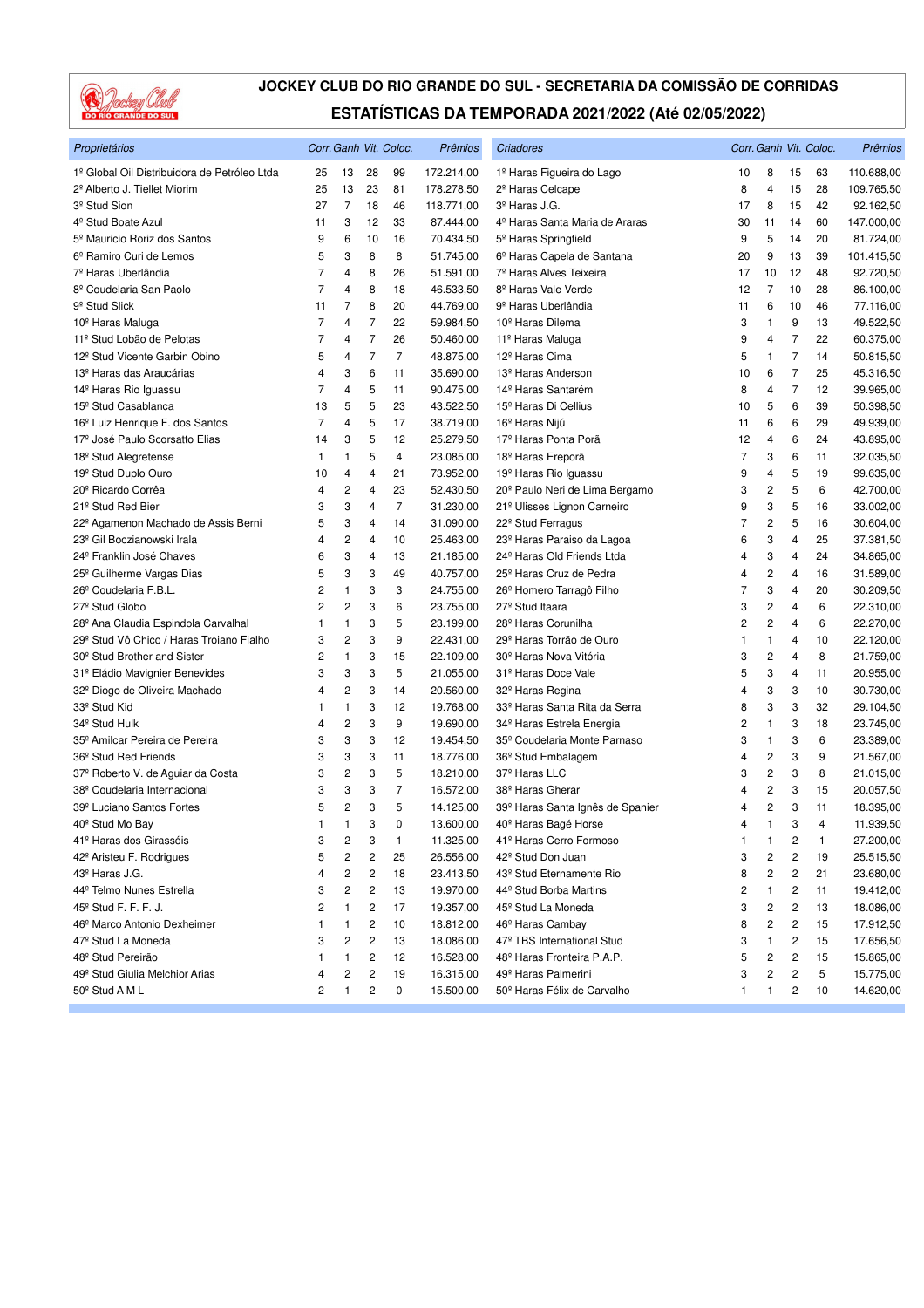

| Criadores (2 anos)                           |   | Corr. Ganh Vit. Coloc.  |                         |                         | Prêmios   | Reprodutores (2 anos)                                |                | Corr. Ganh Vit. Coloc. | Prêmios        |                |           |
|----------------------------------------------|---|-------------------------|-------------------------|-------------------------|-----------|------------------------------------------------------|----------------|------------------------|----------------|----------------|-----------|
| 1º Haras Capela de Santana                   | 7 | 3                       | 6                       | 12                      | 48.945,00 | 1º Wired Bryan-USA (Stormy Atlantic)                 | 8              | 5                      | 8              | 6              | 51.715,00 |
| 2 <sup>º</sup> Haras Vale Verde              | 4 | $\overline{\mathbf{c}}$ | 4                       | 10                      | 36.310,00 | 2 <sup>º</sup> Victory Is Ours-(Northern Afleet)     | 4              | $\overline{c}$         | $\overline{4}$ | 10             | 36.310,00 |
| 3 <sup>º</sup> Haras Santa Maria de Araras   | 8 | 3                       | 3                       | 10                      | 26.850,00 | 3º Embaixador Inglês-SP(First American)              | 3              | 2                      | 2              | 10             | 22.695,00 |
| 4º Haras Nijú                                | 5 | 3                       | 3                       | 4                       | 19.610,00 | 4 <sup>º</sup> Alcorano-(Public Purse)               | 3              | 1                      | 2              | 5              | 15.985,00 |
| 5 <sup>°</sup> Haras Paraiso da Lagoa        | 3 | 2                       | $\overline{\mathbf{c}}$ | 10                      | 22.695,00 | 5 <sup>°</sup> Kentuckian-(Tiznow)                   | 3              | 1                      | 1              | 3              | 68.180,00 |
| 6 <sup>º</sup> Haras Palmerini               | 3 | $\overline{c}$          | $\overline{c}$          | 5                       | 15.775,00 | 6 <sup>°</sup> Tokay-(Wild Event)                    | 5              | 1                      | $\mathbf{1}$   | 11             | 16.045,00 |
| 7 <sup>º</sup> Stud Globo                    | 1 | $\mathbf{1}$            | $\overline{c}$          | 3                       | 13.865,00 | 7º Oliver Zip-USA(City Zip)                          | 3              | 1                      | 1              | $\overline{7}$ | 13.130,00 |
| 8 <sup>º</sup> Haras Rio Iguassu             | 1 | 1                       | 1                       | 0                       | 65.000,00 | 8º Goldikovic-(Galileo)                              | 6              | 1                      | $\mathbf{1}$   | 9              | 12.930,00 |
| 9 <sup>º</sup> Haras das Araucárias          | 2 | 1                       | 1                       | 7                       | 12.050,00 | 9 <sup>º</sup> Koller-ARG(Orpen)                     | 4              | 1                      | 1              | 6              | 12.475,00 |
| 10 <sup>º</sup> Homero Tarragô Filho         | 3 | $\mathbf{1}$            | 1                       | 7                       | 11.660,00 | 10 <sup>°</sup> Billion Dollar-(Put It Back)         | 3              | 1                      | $\mathbf{1}$   | 3              | 11.200,00 |
| 11º Haras Santa Tereza do Bom Retiro         | 2 | $\mathbf{1}$            | 1                       | 3                       | 9.010,00  | 11º La Fúria Negra-PR(Mensageiro Alado)              | $\overline{c}$ | 1                      | 1              | 6              | 11.130,00 |
| 12 <sup>°</sup> Haras Alves Teixeira         | 3 | $\mathbf{1}$            | 1                       | 1                       | 8.550,00  | 12º Redattore-(Roi Normand)                          | 1              | 1                      | 1              | $\overline{4}$ | 11.020,00 |
| 13 <sup>º</sup> Haras Fidelis Hillmann       | 1 | 1                       | $\mathbf{1}$            | 2                       | 8.500,00  | 13º Salto-(Pivotal)                                  | $\overline{c}$ | 1                      | 1              | 5              | 10.475,00 |
| 14 <sup>º</sup> Haras Quero-Quero do Sul     | 1 | 1                       | 1                       | 3                       | 8.360,00  | 14 <sup>º</sup> Adriano-(A.P. Indy)                  | $\mathbf{1}$   | 1                      | -1             | 3              | 9.890,00  |
| 15 <sup>°</sup> Eládio Mavignier Benevides   | 1 | $\mathbf{1}$            | 1                       | 2                       | 8.160,00  | 15 <sup>°</sup> Catch A Flight-(Giant'S Causeway)    | 3              | 1                      | 1              | 4              | 9.010,00  |
| 16 <sup>°</sup> Haras Anderson               | 1 | $\mathbf{1}$            | 1                       | 1                       | 5.830,00  | 16 <sup>°</sup> West By East-(Blade Prospector)      | 1              | 1                      | 1              | 3              | 9.010,00  |
| 17º Adolpho Smith de Vasconcellos            | 1 | $\mathbf{1}$            | $\mathbf{1}$            | 0                       | 5.300,00  | 17º Phone Time-(Gilded Time (USA))                   | $\overline{c}$ | 1                      | 1              | $\overline{c}$ | 6.430,00  |
| 18 <sup>º</sup> Aluizio Merlin Ribeiro       | 1 | 0                       | 0                       | 1                       | 19.500,00 | 18 <sup>°</sup> Emcee-(Unbridled'S Song)             | 3              | 1                      | 1              | $\overline{c}$ | 6.360,00  |
| 19 <sup>º</sup> Haras Cima                   | 1 | 0                       | 0                       | 1                       | 13.000,00 | 19 <sup>°</sup> Hat Trick-(Sunday Silence)           | 3              | 1                      | 1              | $\mathbf{1}$   | 5.600,00  |
| 20 <sup>°</sup> Haras Free Way               | 1 | 0                       | 0                       | 1                       | 6.500,00  | 20 <sup>°</sup> Que Fenômeno-(Northern Afleet)       | 1              | 1                      | 1              | 0              | 5.300,00  |
| 21 <sup>º</sup> Haras Celcape                | ı | 0                       | 0                       | 3                       | 4.240,00  | 21 <sup>°</sup> Quiz Kid-(Forestry)                  | 1              | 0                      | 0              | 1              | 19.500,00 |
| 22 <sup>º</sup> Haras Ereporã                | 4 | 0                       | 0                       | 5                       | 3.975,00  | 22º Forestry-(Storm Cat)                             | 2              | 0                      | 0              | $\overline{c}$ | 13.530,00 |
| 23 <sup>°</sup> Haras Maluga                 | 1 | 0                       | 0                       | 3                       | 2.915,00  | 23 <sup>°</sup> Tiger Heart-(Scatmandu)              | 3              | 0                      | 0              | $\overline{c}$ | 6.765,00  |
| 24 <sup>°</sup> Haras Gherar                 | 1 | 0                       | 0                       | $\overline{\mathbf{c}}$ | 2.650,00  | 24 <sup>°</sup> Save The Tiger-ARG(Giant'S Causeway) | $\overline{c}$ | 0                      | 0              | 5              | 2.355,00  |
| 25 <sup>°</sup> Stud Villas de Aguiar        | 1 | 0                       | 0                       | 3                       | 2.120,00  | 25 <sup>°</sup> War Secretary-(War Front)            | $\mathbf{1}$   | 0                      | 0              | $\overline{c}$ | 1.890,00  |
| 26 <sup>°</sup> Ulisses Lignon Carneiro      | 2 | 0                       | 0                       | $\overline{\mathbf{c}}$ | 2.120,00  | 26 <sup>°</sup> Vettori-(Machiavellian)              | 1              | 0                      | 0              | $\mathbf{1}$   | 1.590,00  |
| 26 <sup>°</sup> Haras Di Cellius             | 1 | 0                       | 0                       | 2                       | 2.120,00  | 26 <sup>°</sup> Put It Back-(Honour and Glory)       | 1              | 0                      | 0              | $\mathbf{1}$   | 1.590,00  |
| 26 <sup>°</sup> Haras Santa Rita da Serra    | 1 | 0                       | 0                       | $\overline{\mathbf{c}}$ | 2.120,00  | 28 <sup>°</sup> Union Avenue-USA (Gone West)         | 1              | 0                      | 0              | 3              | 1.325,00  |
| 29 <sup>°</sup> Beverly Hills Stud           | 1 | 0                       | 0                       | $\overline{\mathbf{c}}$ | 1.890,00  | 29 <sup>°</sup> É do Sul-(Irish Fighter)             | 1              | 0                      | 0              | 1              | 1.060,00  |
| 30 <sup>°</sup> Haras Santa Ignês de Spanier | 1 | 0                       | 0                       | 3                       | 1.325,00  | 29º Joe Owen-RS(Christine'S Outlaw)                  | 2              | 0                      | 0              | $\mathbf{1}$   | 1.060,00  |
| 31º Haras Campestre                          | 2 | 0                       | 0                       | 1                       | 1.060,00  | 31º Totosão-(Spring Halo)                            | 1              | 0                      | 0              | $\overline{c}$ | 530,00    |
| 31º Stud Monte Parnaso / Quintella           | 1 | 0                       | 0                       | 1                       | 1.060,00  | 32 <sup>°</sup> Sum Of The Parts-(Speightstown)      | $\overline{c}$ | 0                      | 0              | $\mathbf{1}$   | 530,00    |
| 33 <sup>°</sup> Stud Ferragus                | 1 | 0                       | 0                       | 1                       | 600,00    | 33º My Cherie Amour-(Ay Caramba)                     | 1              | 0                      | 0              | $\mathbf{1}$   | 265,00    |
| 34 <sup>°</sup> Haras M.M.Barreta            | 1 | 0                       | 0                       | 2                       | 530,00    | 33º Certo-(Magical Mile)                             | 1              | 0                      | 0              | $\mathbf{1}$   | 265,00    |
| 35 <sup>°</sup> Coudelaria Esmeralda         | 1 | 0                       | 0                       | 1                       | 530,00    | 35º Taludo-(Music Prospector)                        | 2              | 0                      | 0              | $\mathbf 0$    | 0,00      |
| 35 <sup>°</sup> TBS International Stud       | 1 | 0                       | 0                       | 1                       | 530,00    | 35 <sup>°</sup> Jump'In Jack Flash-RS(Baby Speedy)   | 1              | 0                      | 0              | $\mathbf 0$    | 0,00      |
| 37 <sup>°</sup> Stud Eternamente Rio         | 2 | 0                       | 0                       | 1                       | 300,00    | 35º Belo Acteon-(Acteon Man)                         | 2              | 0                      | 0              | $\mathbf 0$    | 0,00      |
| 38 <sup>°</sup> Haras Fronteira P.A.P.       | 1 | 0                       | 0                       | 1                       | 265,00    | 35 <sup>°</sup> Courtier-(Pioneerof The Nile)        | 2              | 0                      | 0              | 0              | 0,00      |
| 38 <sup>°</sup> Haras Doce Vale              | 1 | 0                       | 0                       | 1                       | 265,00    |                                                      |                |                        |                |                |           |
| 38 <sup>°</sup> Haras Bagé Horse             | 1 | 0                       | $\mathbf 0$             | 1                       | 265,00    |                                                      |                |                        |                |                |           |
| 38 <sup>°</sup> Stud La Moneda               |   | 0                       | 0                       | 1                       | 265,00    |                                                      |                |                        |                |                |           |
| 38 <sup>°</sup> Jose Carlos Cadore           |   | 0                       | 0                       | 1                       | 265,00    |                                                      |                |                        |                |                |           |
| 38 <sup>°</sup> Stud Don Juan                |   | 0                       | 0                       | 1                       | 265,00    |                                                      |                |                        |                |                |           |
| 44 <sup>°</sup> Haras Charmville             |   | 0                       | 0                       | 0                       | 0,00      |                                                      |                |                        |                |                |           |
| 44º Haras América do Sul                     |   | 0                       | 0                       | 0                       | 0,00      |                                                      |                |                        |                |                |           |
| 44º Stud Dharma                              |   | 0                       | 0                       | 0                       | 0,00      |                                                      |                |                        |                |                |           |
| 44 <sup>°</sup> Haras J.G.                   |   | 0                       | 0                       | 0                       | 0,00      |                                                      |                |                        |                |                |           |
| 44 <sup>°</sup> Haras dos Girassóis          |   | 0                       | 0                       | 0                       | 0,00      |                                                      |                |                        |                |                |           |
| 44 <sup>°</sup> Haras Cambay                 | 3 | 0                       | 0                       | 0                       | 0,00      |                                                      |                |                        |                |                |           |
| 44 <sup>°</sup> Haras Pasuvi                 | 1 | 0                       | 0                       | 0                       | 0,00      |                                                      |                |                        |                |                |           |